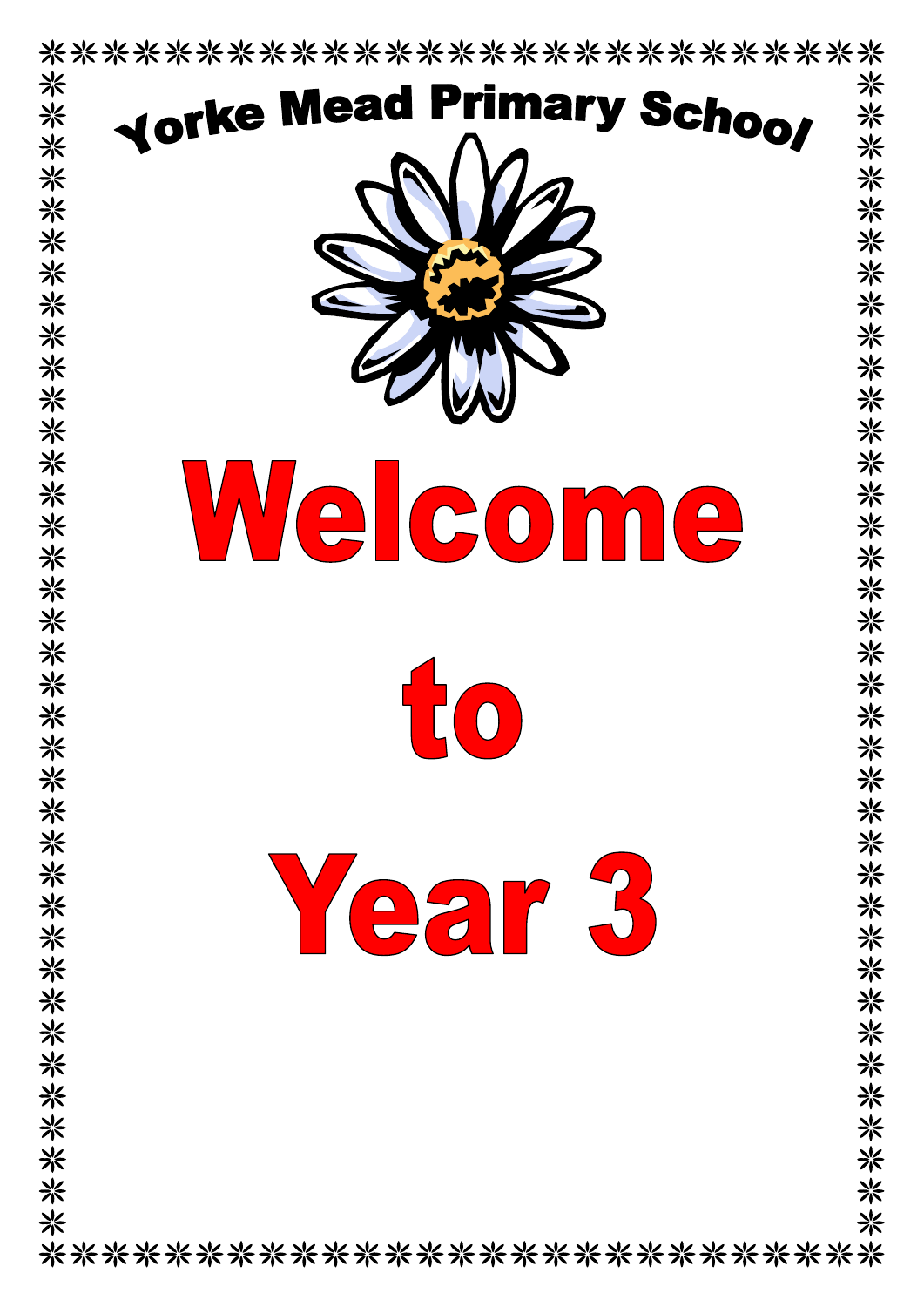| <b>WELCOME TO YEAR 3</b>                                                                                                                                                                                                                                                                                                                                                             |
|--------------------------------------------------------------------------------------------------------------------------------------------------------------------------------------------------------------------------------------------------------------------------------------------------------------------------------------------------------------------------------------|
| We are delighted to welcome you back to Summer term Year 3.                                                                                                                                                                                                                                                                                                                          |
| The Year 3 Team                                                                                                                                                                                                                                                                                                                                                                      |
| In Laurel: Mrs Seabrook will be your full-time teacher. Mrs Adams will be the Year 3<br>teaching assistant.                                                                                                                                                                                                                                                                          |
| In Sycamore: Miss Hutchins will be your full-time teacher. Mrs Carson O'Neill will be the<br>other Year 3 teaching assistant.                                                                                                                                                                                                                                                        |
| Mr Furlong will also be part of the Year 3 team. He will be teaching in Laurel on a<br>Wednesday morning and Sycamore on a Wednesday afternoon.                                                                                                                                                                                                                                      |
| Mrs Holland will be teaching Sycamore on a Wednesday morning.                                                                                                                                                                                                                                                                                                                        |
| Please feel free to speak to any member of the Year 3 team, if you have any questions.                                                                                                                                                                                                                                                                                               |
| <b>Home Learning</b>                                                                                                                                                                                                                                                                                                                                                                 |
| Homework (Maths and English) will be set on a Friday and be due in on the following<br>Wednesday.                                                                                                                                                                                                                                                                                    |
| In addition, topic homework will be set which may be a task to complete in a week or a<br>longer project, spread over several weeks.<br>We also encourage the children to read daily and to fill in their reading diaries. They<br>should also practise their spelling and times tables using Times Table Rock Stars<br>regularly.                                                   |
| Children who do not bring in their homework will be expected to complete it in their own<br>time at school (e.g. break time) so please help them to organise themselves as this is<br>good preparation for secondary school. If your child is reluctant or unable to do their<br>homework at home, please encourage your child to talk to a member of Year 3 before the<br>due date. |
| Homework club after school is available. Children can complete their homework supported<br>by one of the school staff. This club is free of charge- please email the office if you would<br>like your child to use this facility.                                                                                                                                                    |
| <b>Spellings</b><br>Year 3 will complete a spelling test every Wednesday. The spellings have been sent home<br>at the beginning of term.                                                                                                                                                                                                                                             |
| <b>TWITTER</b><br>Last year Twitter really took off at Yorke Mead and it has become a great way for us to<br>keep you updated about what is happening. Our username is @3YorkeMead                                                                                                                                                                                                   |
|                                                                                                                                                                                                                                                                                                                                                                                      |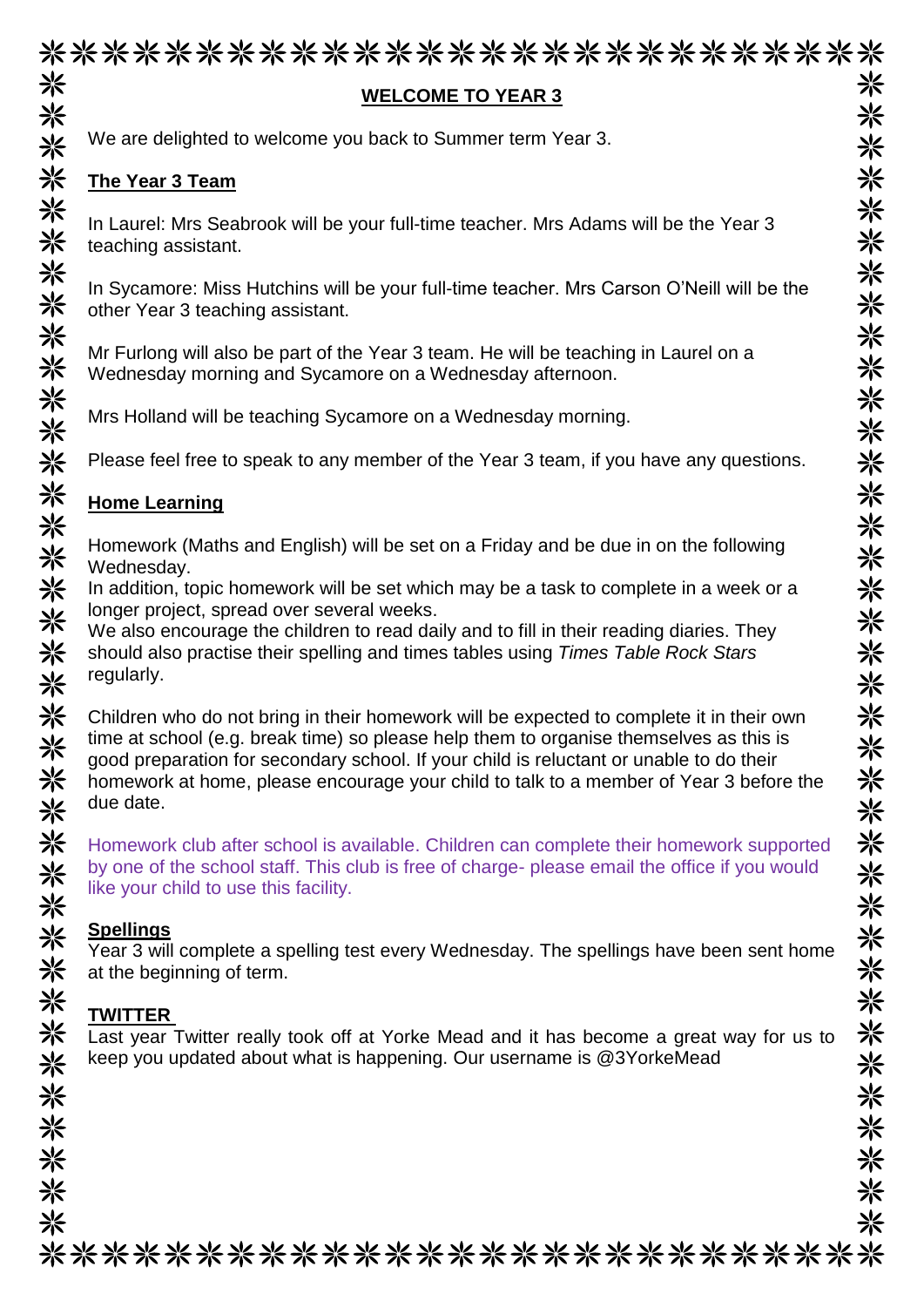| 米      | ***************************                                                               | 米      |
|--------|-------------------------------------------------------------------------------------------|--------|
| ☀      | Things to bring to school                                                                 | 米      |
| ☀<br>☀ | <b>Reading Book</b>                                                                       | 米<br>米 |
| 米      | The children will all have a chance to choose a reading book from the school library (or  | 米      |
| 米      | class library if the children are free readers) and will be expected to read every day at | 米      |

class library if the children are free readers) and will be expected to read every day at home. As it is beneficial for children to read to an adult, we hope that you will be able to read with your child at least three times a week, signing their reading records as you do so, so that they can be awarded with reading reward stickers.

# **PE Kit**

☀

☀

关举条条

※

※

头米

米

米

关举条

米米米

米米米

※

米

米

We will be developing our skills in gymnastics, dance and games. Please ensure that your child has appropriate kit – black shorts, red T-shirt and trainers and for winter also tracksuit trousers and a warm top as we will continue to be outside. In Year 3 PE will take place on **Mondays** and **Wednesdays.** Children will need to come to school in their PE kit on these days.

Please note that any jewellery worn will need to either be taken off during PE lessons or taped down.

#### ☀ **A Bottle of Water** 米

We encourage the children to drink plenty of water during the school day. Children are expected to bring a named bottle of water (no juice), to school and will have the opportunity to refill these regularly. Please do not send children with frozen water, as the condensation makes tables and bags wet.



### **Hand sanitiser and a packet of tissues**

**Please give your child a mini-bottle of hand sanitiser to keep with them in school.**

### **Snack**

Children can bring a fruit or vegetable snack to eat during the morning break. No chocolate, crisps or cereal bars please.

## **Uniform**

Please make sure all items of uniform are clearly marked with your child's name. Only plain stud earrings are allowed; no other jewellery or nail varnish should be worn in school. Long hair must be tied back with a plain hair band – no excessive hair accessories please.